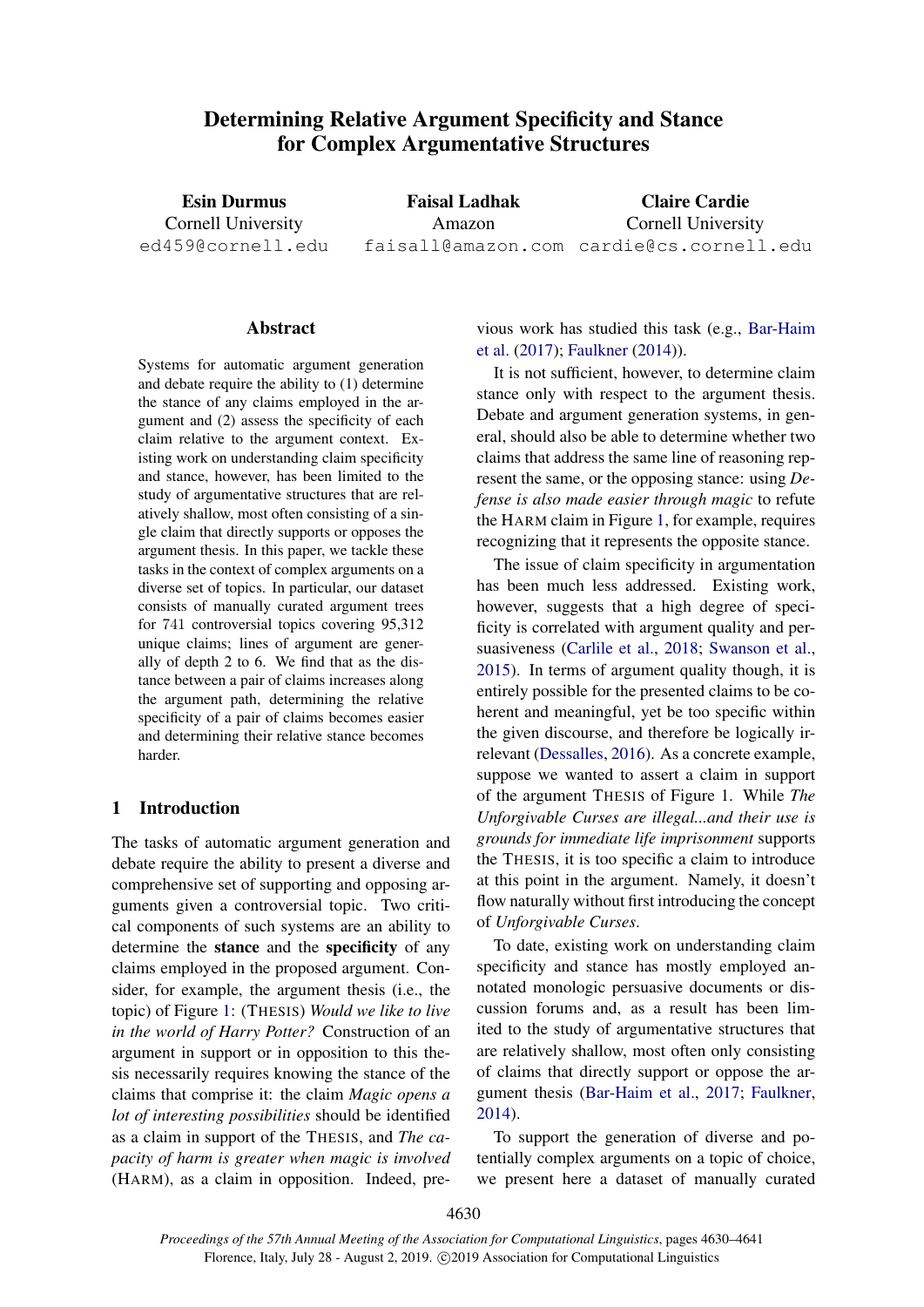<span id="page-1-0"></span>

Figure 1: Partial tree for the controversial topic "Would we like to live in the world of Harry Potter?". Each claim's position towards its parent argument is indicated in the box on the edge between the claim and its parent. The full argument tree for this topic can be found at [https://www.kialo.com/is-the-world-of-harry-potter-really-the-place](https://www.kialo.com/is-the-world-of-harry-potter-really-the-place-to-be-2415/2415.0=2415.1)[to-be-2415/2415.0=2415.1.](https://www.kialo.com/is-the-world-of-harry-potter-really-the-place-to-be-2415/2415.0=2415.1)

argument trees for 741 controversial topics covering 95,312 unique claims. In contrast to existing datasets, ours consists of argument trees where each root node represents the argument thesis (main claim) and every other node represents a claim that either supports or opposes its parent. Taking advantage of this relatively complex argumentative structure, we formulate two prediction tasks to study relative specificity and stance. The main contributions of our study are the following:

- We provide a publicly available dataset of argument trees consisting of a diverse set supporting and opposing claims for 741 contro-versial topics<sup>[1](#page-1-1)</sup>.
- We propose two novel settings to study claim specificity and stance in the context of a diverse set of supporting and opposing points.
- We control for specific aspects of the argument tree (e.g., depth, stance) in our experiments to understand their effect on claim specificity and stance detection.

# 2 Dataset

We extracted argument trees for 741 controversial topics from <www.kialo.com><sup>[2](#page-1-2)</sup>. Kialo is a collaborative platform where users provide supporting and opposing claims for each claim related to a controversial issue. Besides providing the claims themselves, users also help to improve the quality of existing claims by suggesting edits, and rating the quality of claims. This process of collaborative editing helps to create a high quality, diverse set of supporting and opposing points for each controversial topic $3$ .

The dataset includes diverse set of controversial topics. Each controversial topic is represented by a thesis and tagged to be related to pre-defined generic categories such as *Politics*, *Ethics*, *Society* and *Technology*[4](#page-1-4) . Figure [2\(a\)](#page-2-0) shows the number of controversial topics with the given pre-defined categories. The controversial topics' theses include: "A free Press is necessary to democracy.", "All drugs should be legalised.", "A society with no gender would be better.", "Hate speech should be banned", etc.

#### 2.1 Structure of the arguments

The arguments for each controversial topic are represented as trees. The root node of each such tree represents the thesis of the controversial topic. Every other node in the tree represents a claim that either supports or opposes its parent claim. Figure [1](#page-1-0) shows a partial argument tree for the thesis "Would we like to live in the world of Harry Potter?". We see that besides the supporting and opposing claims for the thesis, there are supporting and opposing claims for the claims at different depths. With this structure, we can identify indirect support/oppose relationships even between nodes without parent-child relationships if they

<span id="page-1-1"></span><sup>&</sup>lt;sup>1</sup>The dataset will be made publicly available at [http://www.cs.cornell.edu/ esindurmus/.](http://www.cs.cornell.edu/~esindurmus/)

<span id="page-1-2"></span> $2$ This covers all controversial topics on the website at the time we collected the data.

<span id="page-1-3"></span><sup>&</sup>lt;sup>3</sup>The data is crawled from this website in accordance with the terms and conditions.

<span id="page-1-4"></span><sup>&</sup>lt;sup>4</sup>Note that a controversial topic can be relevant to multiple pre-defined categories.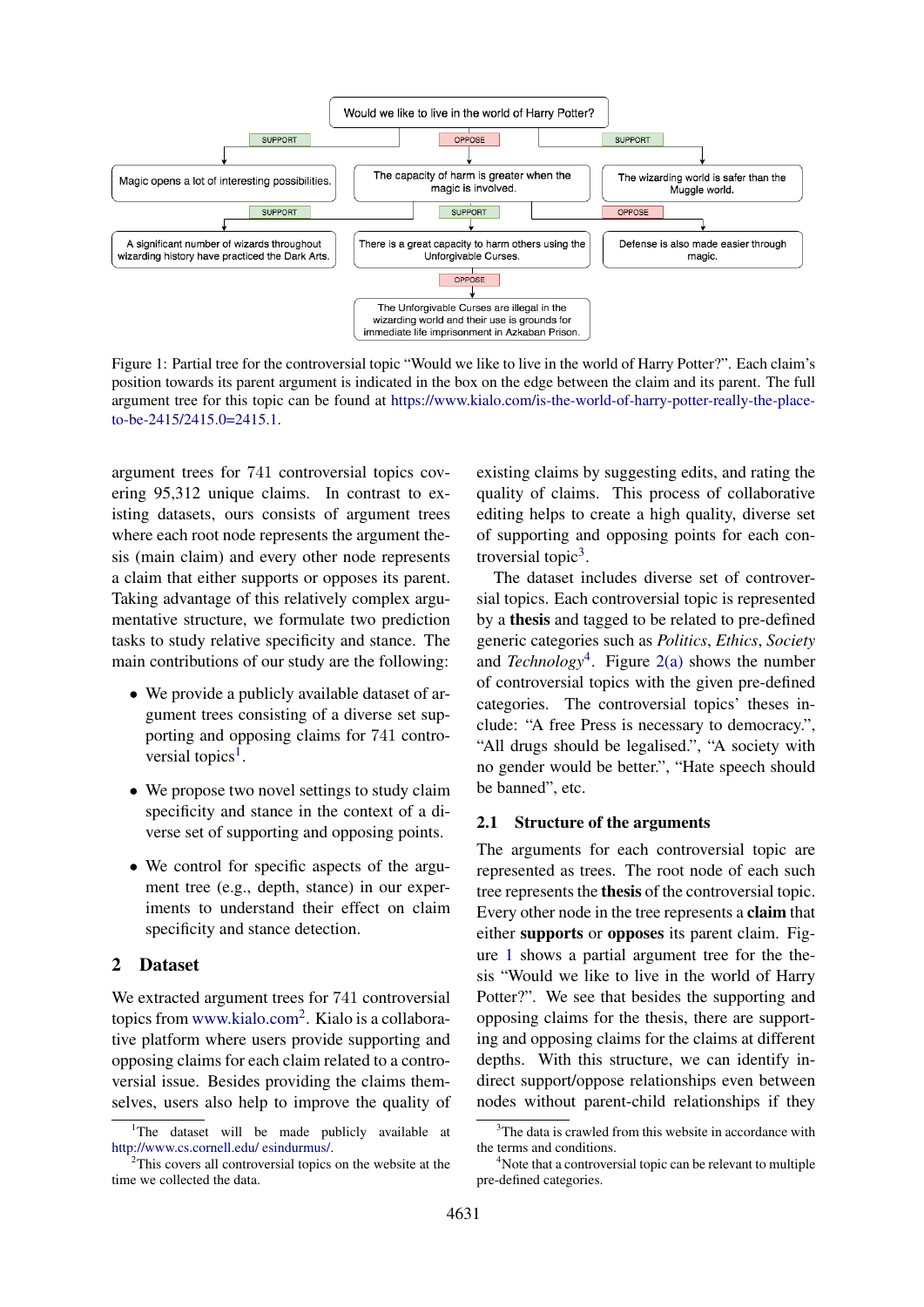<span id="page-2-0"></span>

(a) Number of controversial topics with the given predefined categories. Note that a controversial topic could be related to multiple pre-defined categories.



Range for total number of claims in the tree

<span id="page-2-1"></span>(c) Number of trees with given range of total number of claims. For the majority of trees, the argument tree has more than 30 claims in the tree. Average number of claims per argument tree is 127.



<span id="page-2-3"></span>(b) Number of claims at given depths. The majority of the claims lie at the depth 3 or higher.



<span id="page-2-2"></span>(d) Number of trees with given range of depth. For the majority of trees, the depth of the argument tree is 4 or higher, and average depth per argument tree is 5.

are on the same argument path. For example, the claim "Defense is also made easier through magic" indirectly supports the thesis, since it is in opposition with its parent "The capacity of harm is greater when the magic is involved", which is an opposing claim to the thesis. Another observation is that as we go deeper along an argument path, the claims get more specific, since each claim aims to either support or oppose its parent. For example, while the claim "The capacity of harm is greater when the magic is involved" refers to the general harms that can be caused by magic, one of its child claims "There is a great capacity to harm others using the Unforgivable Curses" is more specific as it refers to harm via a particular set of *curses* in *magic*.

#### 2.2 Data Statistics

The dataset consists of argument trees for 741 controversial topics comprised of 95, 312 unique claims. The distribution of argument trees with the given range of total claims, and depth is shown in Figures [2\(c\)](#page-2-1) and [2\(d\)](#page-2-2) respectively. We see that for the majority of trees, the depth is 4 or higher, and the number of claims is greater than 30.

Figure [2\(b\)](#page-2-3) shows the total number of claims

at a given depth. We see that only 7, 618 out of 95, 312 claims are directly supporting or opposing the theses of the controversial topics. The majority of the claims lie at the depth 3 or higher. This shows that the dataset has a rich set of supporting and opposing claims for not only for the theses, but for claims at different depths of the tree.

In total, there are 44,572 claims that are supporting and 50,740 claims that are opposing their parent claims. 90% of claims consist of 1 (61%) to 2 (29%) sentences and average number of tokens per claim is 30.

## 3 Claim Specificity

Determining the relative specificity of arguments is an important step towards being able to generate logically relevant arguments in a given discourse [\(Dessalles,](#page-8-2) [2016\)](#page-8-2). For a system that disregards the relative specificity of claims, it is entirely possible to generate coherent and meaningful, yet logically irrelevant claims, when the generated claims are either too generic or specific for the given argument discourse.

In this work, we determine the relative specificity between a pair of claims that are along the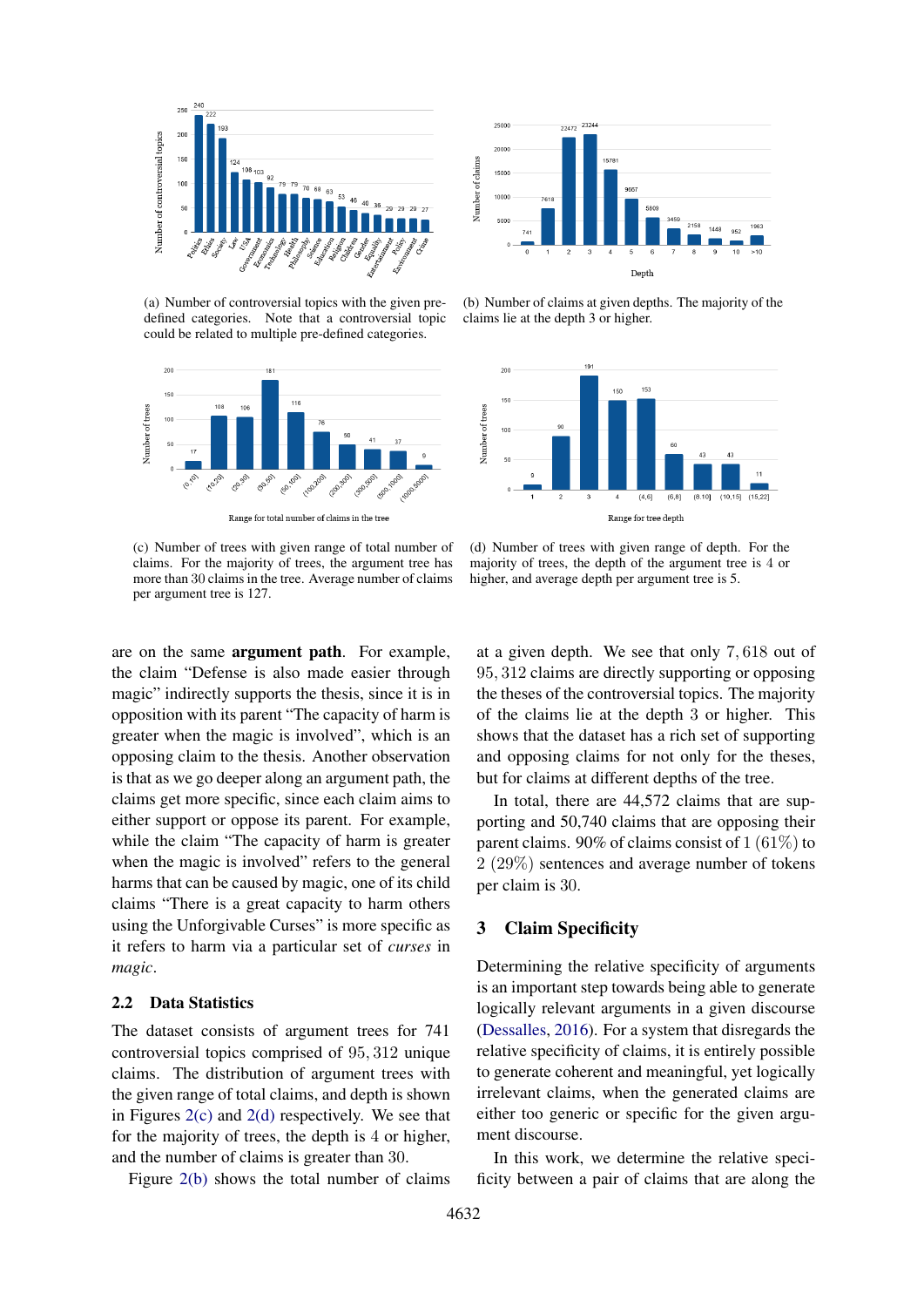<span id="page-3-1"></span>

Figure 2: Hierarchical model for stance classification. A pre-trained BERT model is used to encode pairs of claims, which are then fed into a bi-directional GRU, to encode the path. In the figure,  $E_i$  represents the input embedding for token TOK<sub>i</sub>,  $R_i$  represents the contextual representation for token TOK<sub>i</sub> from the final layer in the BERT model, and  $R_{pair i}$  is the representation of Pair i.

same argument path from the thesis to a given leaf claim. We note that specificity always increases along a given path, as each child claim is addressing some aspect of its parent claim, by either supporting or opposing, and therefore by definition has to be more specific. While an increase in depth is correlated with an increase in specificity for claims within a given argument path, this correlation does not necessarily hold for claims across different argument paths within a tree<sup>[5](#page-3-0)</sup>. One important note is that we use the path information only as a way to reliably generate specificity labels, without requiring human annotations. The task of relative specificity detection itself does not require any path information to be present, nor do we make any assumptions in our models about the availability of path information.

For this task, given a pair of claims, we want the model to determine whether the second claim is more specific than the first claim. We note that unlike in stance prediction, we never provide the

path information between a pair of claims, as this would be equivalent to giving the gold label as input to the model, since given the path, the relative specificity is deterministic.

#### <span id="page-3-2"></span>3.1 Results and Analysis

Baseline. We experiment with feature-based Logistic Regression (LR) model that incorporates all the features that are shown to be effective in determining sentence specificity [\(Louis and Nenkova,](#page-9-1) [2012\)](#page-9-1). For example, this feature list includes polarity of the claims [\(Wilson et al.,](#page-11-0) [2005\)](#page-11-0), number of personal pronouns in the claims, and length of the claims since [\(Louis and Nenkova,](#page-9-1) [2012\)](#page-9-1) shows that generic sentences have stronger polarity, less number of personal pronouns and are shorter in length. While [Ko et al.](#page-9-2) [\(2019\)](#page-9-2) has also looked at the task of specificity prediction, we cannot directly apply their models to our data, since their annotation scheme requires each sentence to be labelled as general or specific, whereas we argue that specificity is relative.

Fine-tuned BERT. We compare our baselines with a fine-tuned BERT model [\(Devlin et al.,](#page-8-3) [2018\)](#page-8-3). BERT is a pre-trained deep bidirectional

<span id="page-3-0"></span><sup>5</sup>We also cannot guarantee that these claims are completely irrelevant and specificity comparison is not applicable. We would need human annotation for these cases to be able to make any claims for the relative specificity.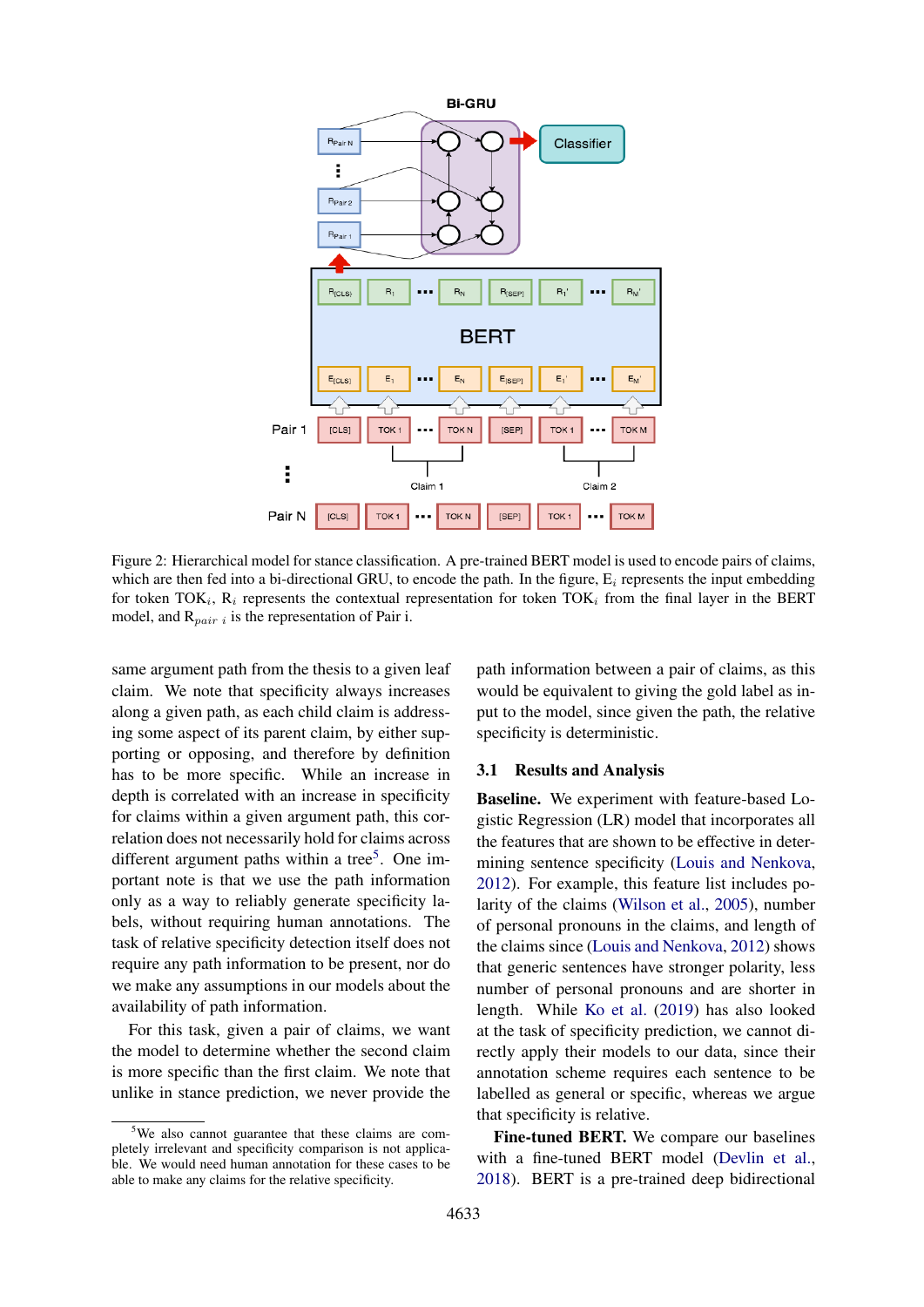<span id="page-4-2"></span>

|               | Train   | Development | Test   |
|---------------|---------|-------------|--------|
| Specificity   | 196,474 | 77.599      | 79,394 |
| <b>Stance</b> | 159,726 | 60,891      | 65,732 |

Table 1: Number of examples (claim pairs) in each split for claim specificity and claim stance tasks.

transformer model that can encode sentences into dense vector representations. It is trained on large un-annotated corpora such as Wikipedia and the BooksCorpus [\(Zhu et al.,](#page-11-1) [2015\)](#page-11-1) using two different learning objectives, namely masked language model and next sentence prediction. These learning objectives together allow the model to learn representations that can be easily fine-tuned to achieve state-of-the-art performance for a wide range of natural language processing tasks.

For relative specificity detection, we feed the pair of claims as a single sequence with the special [SEP] token between the claims, and a [CLS] token at the beginning of the sequence, as shown in Figure [2,](#page-3-1) into a pre-trained BERT model<sup>[6](#page-4-0)</sup>. In addition, we indicate each token in the first claim (as well as the [CLS] and [SEP] tokens) as belonging to sentence A, and each token in the second claim as belonging to sentence B, which is used by the BERT model to add the appropriate learned sentence embedding to each token. Note that this approach of packing a pair of claims into a single sequence is consistent with the input representation from [\(Devlin et al.,](#page-8-3) [2018\)](#page-8-3), for tasks where the input is a pair of sequences. We then take the output of the [CLS] token from the final layer of the BERT model, and feed it into a classification layer. We fine-tune<sup>[7](#page-4-1)</sup> this architecture for relative specificity detection.

We split our data into train, development and test sets, by topic, which ensures that all nodes from the same tree are confined to a single split. We split the data in this way in order to encourage our models to learn more domain independent features, that are applicable across the diverse set of controversial topics. Number of examples in each split for each task is shown in Table [1.](#page-4-2)

Table [2](#page-5-0) compares the performance of the dif-

ferent models for relative specificity, across three different settings. In the first setting, we evaluate the models across all claim pairs that occur in the same argument path in a given tree. We then control for the distance between the pair, in the second setting, by evaluating only across pairs of nodes that are distance 1 from each other, i.e. have a parent-child relationship. Finally, we control for the stance, in the third setting, and evaluate across pairs of claims that have the same stance relative to their parent.

Analysis. Consistent with previous work [\(Li](#page-9-3) [and Nenkova,](#page-9-3) [2015\)](#page-9-3), we find that length is highly predictive of specificity and more specific claims are longer than more generic claims. Across all settings, the fine-tuned BERT model achieves the best performance. As expected, the performance degrades, for all models, as we control for distance and stance, since the claims get more similar in language, for both cases.

Table [4](#page-5-1) shows the top weighted words by BOW model for each class. We find that connectives (such as also, but, because, when) are associated more with arguments with higher specificity as they are mostly used to add more specific information to the claims as also found by [Lugini and Lit](#page-9-4)[man](#page-9-4) [\(2017\)](#page-9-4), whereas concept words (such as society, world, gender) have higher association with more generic arguments since these words represents the concepts of the controversial topics that people argue about.

We further evaluate our models for the claim pairs with distance values 2 to 5 as shown in Table [3.](#page-5-2) We find that BERT model is consistently the best performing model for all distance pairs. As we increase the distance, the models achieve higher prediction performance despite having less training examples for higher distance values.

#### 4 Claim Stance Detection

It is not sufficient for debate and argument generation systems to determine the claim stance only with respect to the argument thesis; it is also necessary to determine the stance between any pair of claims that address the same line of reasoning. An argument generation system, for example, may need to generate arguments that oppose some of the opponent's previous claims while supporting some of its own previous claims during the debate which would require to determine the stance between any candidate claims and the claims in the

<span id="page-4-0"></span><sup>6</sup> Specifically, we use the BERT-Base (Uncased) model, which contains 12 layers of bidirectional transformers, with a hidden size of 768 units and 12 attention heads (for a total of 110M parameters).

<span id="page-4-1"></span><sup>&</sup>lt;sup>7</sup>For all fine-tuning experiments with BERT, we used a learning rate of  $2e^{-5}$ . We ran the fine-tuning jobs for a maximum of 5 epochs, and used the validation performance for early stopping.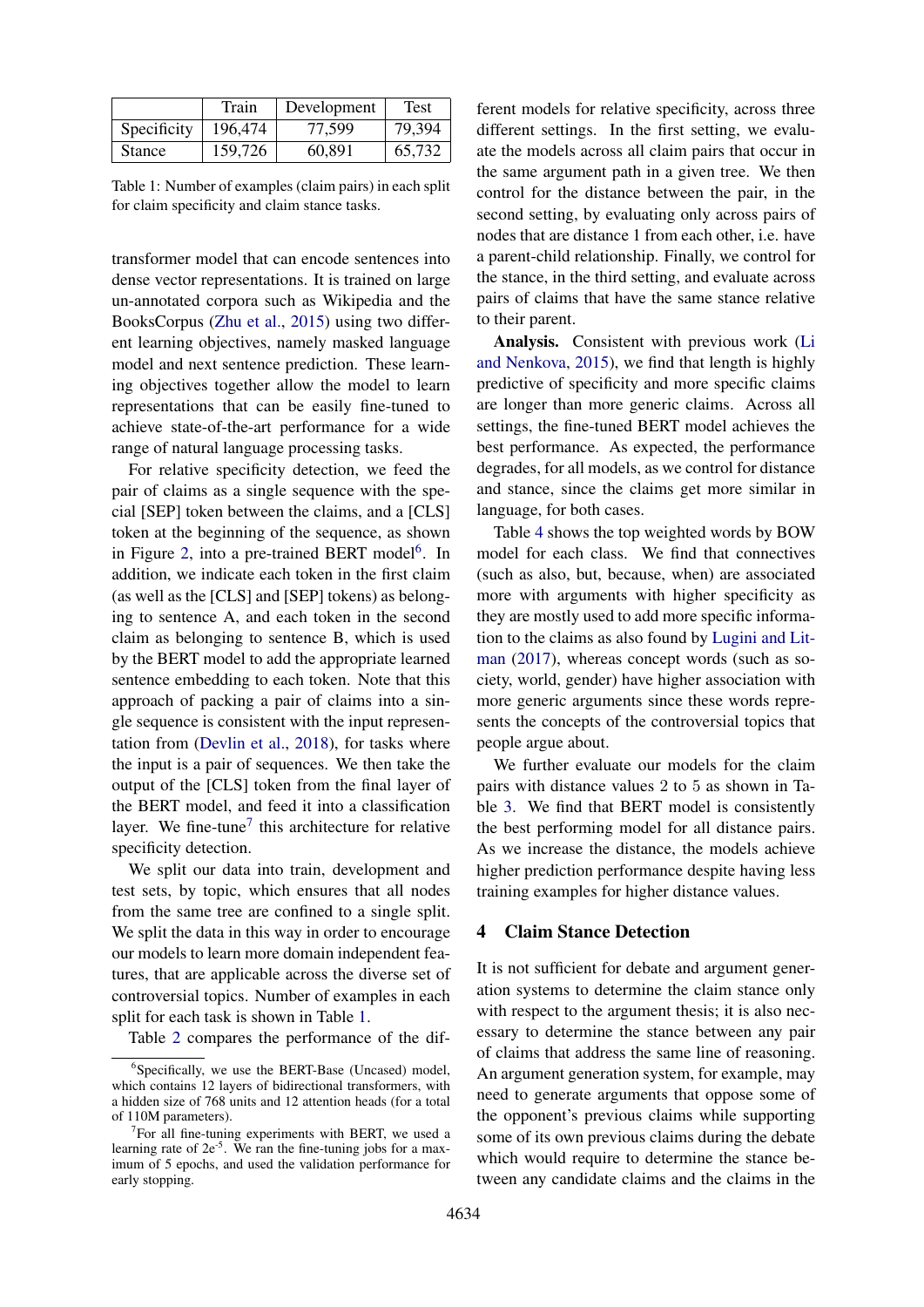<span id="page-5-0"></span>

| Model                         | All pairs | Distance one | Same stance |  |
|-------------------------------|-----------|--------------|-------------|--|
| Majority                      | 50.14     | 50.25        | 49.97       |  |
| Length                        | 74.94     | 64.67        | 69.62       |  |
| Bag of Words (BOW) LR         | 77.10     | 66.01        | 70.43       |  |
| Feature-based LR              | 78.18     | 67.06        | 72.03       |  |
| <b>BOW</b> + Feature based LR | 79.12     | 67.54        | 73.14       |  |
| Fine-tuned BERT               | 84.91     | 74.51        | 80.23       |  |

<span id="page-5-2"></span>Table 2: Accuracy numbers for argument specificity, across the different settings.

| Model                               | $d=1$ | $d=2$ | $d=3$              | $d=4$ | $d=5$ |
|-------------------------------------|-------|-------|--------------------|-------|-------|
| Length                              | 64.67 | 76.40 | $80.22 \div 80.40$ |       | 79.69 |
| $BOW + Feature based LR \mid 67.54$ |       | 79.98 | $84.46 \div 85.14$ |       | 85.66 |
| Fine-tuned BERT                     | 74.51 | 85.57 | 89.30              | 90.57 | 91.62 |

Table 3: Accuracy numbers for argument specificity at distance 2-5.

<span id="page-5-1"></span>

| More generic  | More specific |  |  |
|---------------|---------------|--|--|
| should        | also          |  |  |
| society       | but           |  |  |
| gender        | only          |  |  |
| world         | because       |  |  |
| humans        | at            |  |  |
| rights        | when          |  |  |
| would<br>even |               |  |  |
| government    | that          |  |  |

Table 4: Words associated with more generic and specific arguments.

previous argument discourse.

In this work, given a claim  $A$  at depth  $d$  and claim  $B$  at depth  $> d$  along the same argument path, we determine whether  $B$  (in)directly SUP-PORTS or OPPOSES  $A$  (stance). If  $A$  and  $B$  do not have parent-child relationship, we determine whether  $B$  indirectly SUPPORTS or OPPOSES  $A$  by considering support/oppose relationship of each parent-child claims between A and B. Following the example shown in Figure [1,](#page-1-0) the claim "The capacity of harm is greater when the magic is involved" is directly supported by the claim "There is a great capacity to harm others using the Unforgivable Curses", with a direct parent-child relationship. However, the argument "The Unforgivable Curses are illegal in the wizarding world and their use is grounds for immediate life imprisonment in Azkaban Prison" is indirectly opposing the same claim, by rebutting it's parent, which presents a supporting point for the claim.

#### 4.1 Results and Analysis

We experiment with a feature-based Logistic Regression model and a fine-tuned BERT model [\(De](#page-8-3)[vlin et al.,](#page-8-3) [2018\)](#page-8-3) using the same strategy to split the data into train, development and test sets as in Section [3.1.](#page-3-2)

Baseline. Our feature-based model employs features shown to be effective in stance detection tasks [\(Mohammad et al.,](#page-9-5) [2016\)](#page-9-5) such as bag of words, word match, sentiment match, document embedding similarity, and MPQA subjectivity fea-tures [\(Wilson et al.,](#page-11-0)  $2005)^8$  $2005)^8$  $2005)^8$ . We cannot evaluate the model from [Sun et al.](#page-10-1) [\(2018\)](#page-10-1) as a baseline, as that requires additional annotations for argument phrases for the given topics. Similarly, we cannot evaluate the model from [Bar-Haim et al.](#page-8-0) [\(2017\)](#page-8-0) as a baseline, since it would require additional annotations for target phrases in each claim, polarity towards the target phrases, and consistent/contrastive labels between the target phrases of two claims.

Fine-tuned BERT. We feed a pair of claims into a pre-trained BERT model, in the same manner as detailed above for relative specificity detection, and take the output of the [CLS] token from final layer and feed it into a classifier. We fine-tune this model for relative stance detection.

Fine-tuned BERT with path (simple). In this model, we incorporate path information in a very naïve manner. For a given pair of claims A and

<span id="page-5-3"></span><sup>&</sup>lt;sup>8</sup> For Featured-based LR with path, we concatenate the all claims along an argument path, and extract features from this concatenated sequence.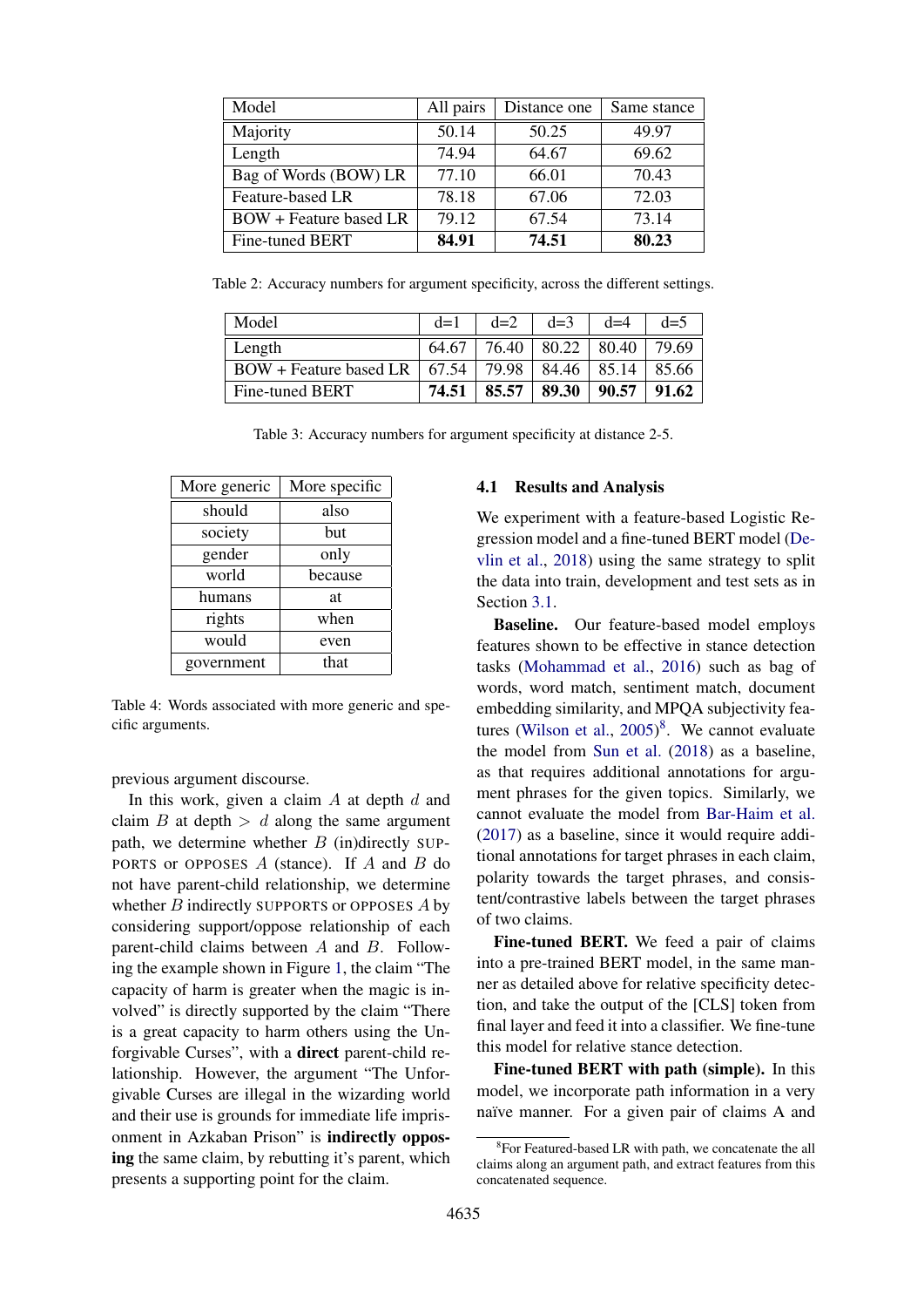<span id="page-6-0"></span>

| Model                                    | Distance one | All pairs |
|------------------------------------------|--------------|-----------|
| Majority                                 | 44.63        | 49.48     |
| Feature-based LR                         | 63.02        | 55.10     |
| Feature-based LR with path               | 61.27        | 54.70     |
| Fine-tuned BERT                          | 74.84        | 64.08     |
| Fine-tuned BERT with path (simple)       | 76.77        | 66.22     |
| Fine-tuned BERT with path (hierarchical) | 77.46        | 68.55     |

Table 5: Accuracy numbers for argument stance detection, across the different settings.

B, where A is a predecessor of B, we concatenate the path of claims starting from B up to A with each claim separated by the special [SEP] token. We indicate each token from claim B as belonging to sentence A, and the tokens from all other claims in the path, including claim A, are indicated as belonging to sentence B. We note that this way of processing the input is similar to how [\(Devlin](#page-8-3) [et al.,](#page-8-3) [2018\)](#page-8-3) processed their input for the QA task. Similar to the previous model, we feed the output of the [CLS] token from the final layer into a classifier. We then fine-tune this model for relative stance classification.

Fine-tuned BERT with path (hierarchical). We hypothesize that the task of determining relative stance becomes easier, if we can follow along the argument path and determine the relative stance between parent-child claims. We incorporate this inductive bias into the model by constructing a hierarchical architecture for relative stance classification, as shown in Figure [2.](#page-3-1) First, we feed each parent-child pair along an argument path as a single sequence into the BERT encoder, separated by the [SEP] token, and take the representation of the [CLS] token from final layer of the BERT model, as the pair representations. We then feed the sequence of pair representations into a bidirectional Gated Recurrent Unit (GRU) [\(Cho](#page-8-4) [et al.,](#page-8-4) [2014\)](#page-8-4), to get the path representation. In our experiments, we used a single bidirectional GRU layer with 128 units. The output of the last token from the forward GRU, and the output of the first token from the backward GRU are concatenated together to get the final path representation. We then feed this into a classifier to predict relative stance. We fine-tune this architecture for relative stance classification.

Table [5](#page-6-0) compares the performance of the different models for argument stance detection, across two different settings. In the first setting, we evaluate the models only across pairs of claims that are

distance 1 from each other, i.e. in a parent-child relationship. In the second setting, we evaluate the model across all pairs that occur in the same argument path in a given tree with and without incorporating the claims along the argument path between these pair of claims.

Analysis. We find that the fine-tuned BERT models perform much better than the feature based models and baselines, across both the settings. Also, as we hypothesized, having the argument path information is useful for determining relative stance between claims that do not have a parentchild relationship, as the BERT models with path information consistently perform better in the second setting, with the hierarchical BERT model being the best. In our dataset, an argument path from the tree is the best approximation that we have for an argumentative discourse, and as such our results suggest that considering discourse level context is useful in determining relative stance between two claims. However, as shown by our results, our models can still be employed when there is limited or no discourse information.

The performance degrades significantly $9$  in the second setting, where we include claim pairs with all the distances, implying that it is easier to determine the stance relative to the parent, than claims that are further on the same path.

We do a more fine grained analysis of the performance of the fine-tuned BERT models, at different distances, which we present in Table [6.](#page-7-0) As expected, performance degrades for all models as the distance between the pair of claims increases. We find that at distance d=4 Fine-tuned BERT model that incorporates path information in a simple manner performs similarly to the model without path information. The hierarchical model, however, performs significantly better, which further justifies our choice to treat the argument path

<span id="page-6-1"></span><sup>&</sup>lt;sup>9</sup>We measure the significance performing t-test.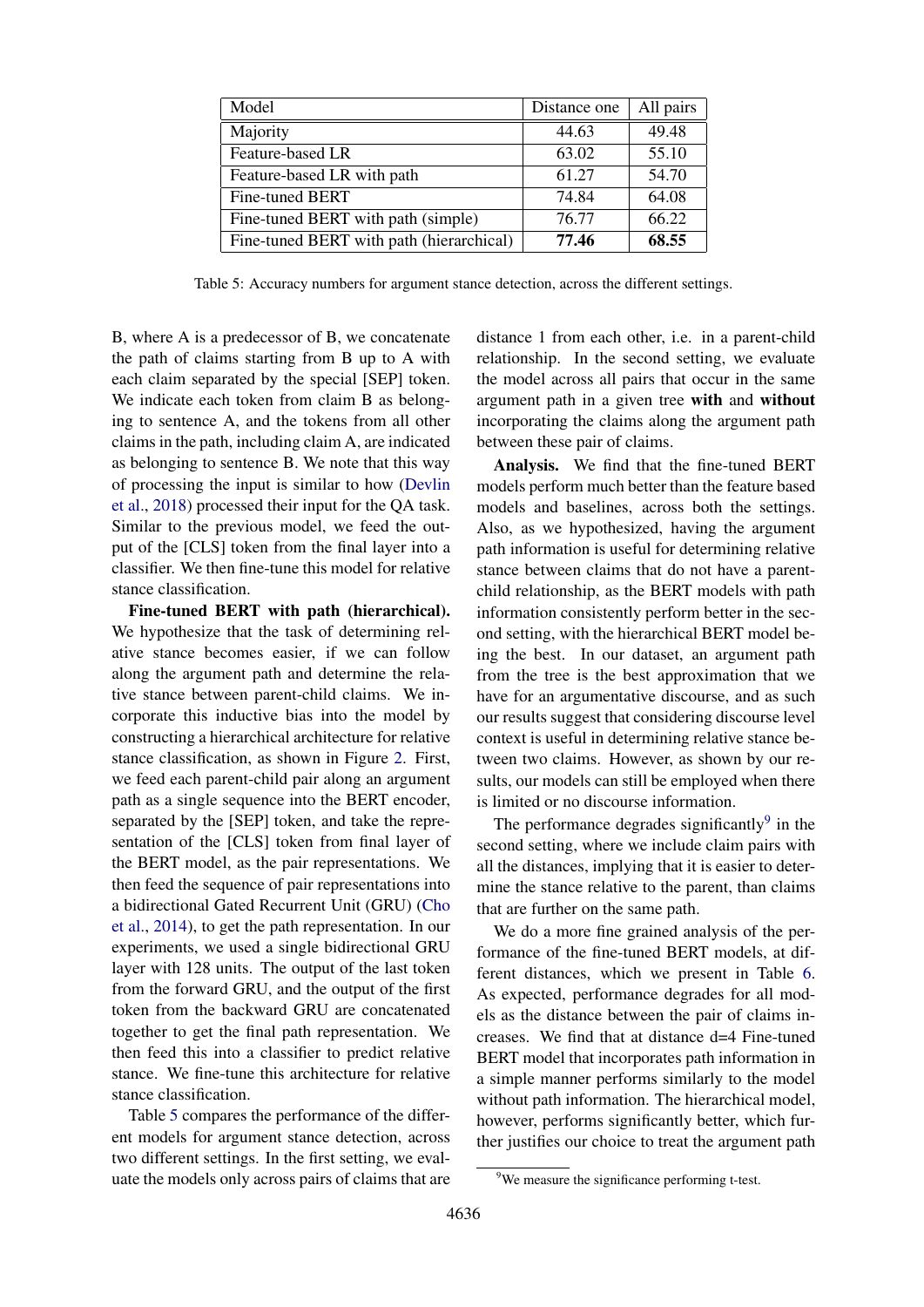<span id="page-7-0"></span>

|                                          | $d=1$  | $d=2$  | $d=3$  | $d=4$ |
|------------------------------------------|--------|--------|--------|-------|
| Number of examples                       | 21,451 | 19.940 | 14,947 | 9.394 |
| Fine-tuned BERT                          | 74.84  | 60.69  | 58.34  | 55.88 |
| Fine-tuned BERT with path (simple)       | 76.77  | 65.10  | 59.12  | 55.80 |
| Fine-tuned BERT with path (hierarchical) | 77.46  | 67.74  | 62.51  | 59.51 |

Table 6: Accuracy for relative stance at distance 1-4.

context as a hierarchical rather than a flat representation.

#### 5 Related Work

Argumentation Generation. Previous work in argument generation has focused on generating summaries of opinionated text [\(Wang and Ling,](#page-10-2) [2016\)](#page-10-2), rebuttals for a given argument [\(Jitnah et al.,](#page-9-6) [2000\)](#page-9-6), paraphrases from predicate/argument structure [\(Kozlowski et al.,](#page-9-7) [2003\)](#page-9-7), generation via sentence retrieval [\(Sato et al.,](#page-10-3) [2015\)](#page-10-3) and developing argumentative dialogue agents [\(Le et al.,](#page-9-8) [2018;](#page-9-8) [Rakshit et al.,](#page-10-4) [2017\)](#page-10-4). The work on developing argumentative dialogue agents, in particular, has employed mostly social media data such as IAC [\(Walker et al.,](#page-10-5) [2012c\)](#page-10-5) to design retrievalbased or generative models to make argumentative responses to the users. These models, however, employ very limited context in generating the claims, and there is no notion of generating a claim with a particular stance or the appropriate level of specificity within the context. Furthermore, these models are trained on social media conversations, which can be noisy, and as noted by [Rakshit et al.](#page-10-4) [\(2017\)](#page-10-4), many sentences either do not express an argument or cannot be understood out of context. In contrast, our dataset explicitly provides the sequence of claims in an argument path that leads to any particular claim, which can enable an argument generation system to generate relevant claims, with a particular stance and at the right level of specificity. Recent work by [Hua and](#page-9-9) [Wang](#page-9-9) [\(2018\)](#page-9-9) studies the task of generating claims of a different stance for a given statement, however their context is limited to the given statement and they do not take specificity into account.

Stance Detection. Previous work on claim stance detection has studied the important linguistic features to determine the stance of a claim relative to a thesis/main claim [\(Somasundaran and](#page-10-6) [Wiebe,](#page-10-6) [2009,](#page-10-6) [2010;](#page-10-7) [Walker et al.,](#page-10-8) [2012a,](#page-10-8)[b;](#page-10-9) [Hasan](#page-9-10) [and Ng,](#page-9-10) [2013;](#page-9-10) [Sridhar et al.,](#page-10-10) [2014;](#page-10-10) [Thomas et al.,](#page-10-11) [2006;](#page-10-11) [Yessenalina et al.,](#page-11-2) [2010;](#page-11-2) [Burfoot et al.,](#page-8-5)

[2011;](#page-8-5) [Kwon et al.,](#page-9-11) [2007;](#page-9-11) [Faulkner,](#page-9-0) [2014;](#page-9-0) [Bar-](#page-8-0)[Haim et al.,](#page-8-0) [2017\)](#page-8-0). Some of these studies have shown that simple linear classifiers with uni-gram and n-gram features are effective for this task [\(Somasundaran and Wiebe,](#page-10-7) [2010;](#page-10-7) [Hasan and Ng,](#page-9-10) [2013;](#page-9-10) [Mohammad et al.,](#page-9-5) [2016\)](#page-9-5). However, in our setting, since we try to predict the stance between all pairs of claims on an argument path, rather than simply claims that are directed towards the thesis or the parent claim, we find that the models with a hierarchical representation of the argument path, i.e. the context, significantly outperform these baselines.

Argument Structure and Quality. There has been tremendous amount of work in computational argumentation mining focusing on determining argumentative components [\(Mochales and](#page-9-12) [Moens,](#page-9-12) [2011;](#page-9-12) [Stab and Gurevych,](#page-10-12) [2014;](#page-10-12) [Nguyen](#page-9-13) [and Litman,](#page-9-13) [2015\)](#page-9-13) and argument structure in text [\(Palau and Moens,](#page-9-14) [2009;](#page-9-14) [Biran and Rambow,](#page-8-6) [2011;](#page-8-6) [Feng and Hirst,](#page-9-15) [2011;](#page-9-15) [Lippi and Torroni,](#page-9-16) [2015;](#page-9-16) [Park and Cardie,](#page-9-17) [2014;](#page-9-17) [Peldszus and Stede,](#page-10-13) [2015;](#page-10-13) [Niculae et al.,](#page-9-18) [2017;](#page-9-18) [Rosenthal and McKe](#page-10-14)[own,](#page-10-14) [2015\)](#page-10-14), and understanding the argument quality dimensions [\(Wachsmuth et al.,](#page-10-15) [2017;](#page-10-15) [Carlile](#page-8-1) [et al.,](#page-8-1) [2018\)](#page-8-1) and the characteristics of persuasive arguments [\(Kelman,](#page-9-19) [1961;](#page-9-19) [Burgoon et al.,](#page-8-7) [1975;](#page-8-7) [Chaiken,](#page-8-8) [1987;](#page-8-8) [Tykocinskl et al.,](#page-10-16) [1994;](#page-10-16) [Chambliss and Garner,](#page-8-9) [1996;](#page-8-9) [Durmus and Cardie,](#page-8-10) [2018;](#page-8-10) [Dillard and Pfau,](#page-8-11) [2002;](#page-8-11) [Cialdini,](#page-8-12) [2007;](#page-8-12) [Durik et al.,](#page-8-13) [2008;](#page-8-13) [Tan et al.,](#page-10-17) [2014;](#page-10-17) [Marquart and](#page-9-20) [Naderer,](#page-9-20) [2016;](#page-9-20) [Durmus and Cardie,](#page-9-21) [2019\)](#page-9-21). Existing work on claim specificity and stance detection has mostly employed datasets extracted from monologic documents that include more shallow support/oppose structures [\(Bar-Haim et al.,](#page-8-0) [2017;](#page-8-0) [Faulkner,](#page-9-0) [2014\)](#page-9-0). Although there has been some work on constructing argument structure datasets using news sources [\(Reed et al.,](#page-10-18) [2008\)](#page-10-18), microtexts [\(Peldszus,](#page-10-19) [2014\)](#page-10-19) and user comments [\(Park](#page-9-22) [and Cardie,](#page-9-22) [2018\)](#page-9-22), these structures tend to be shallower and include fewer opposing claims since they employ existing monologic texts that are rel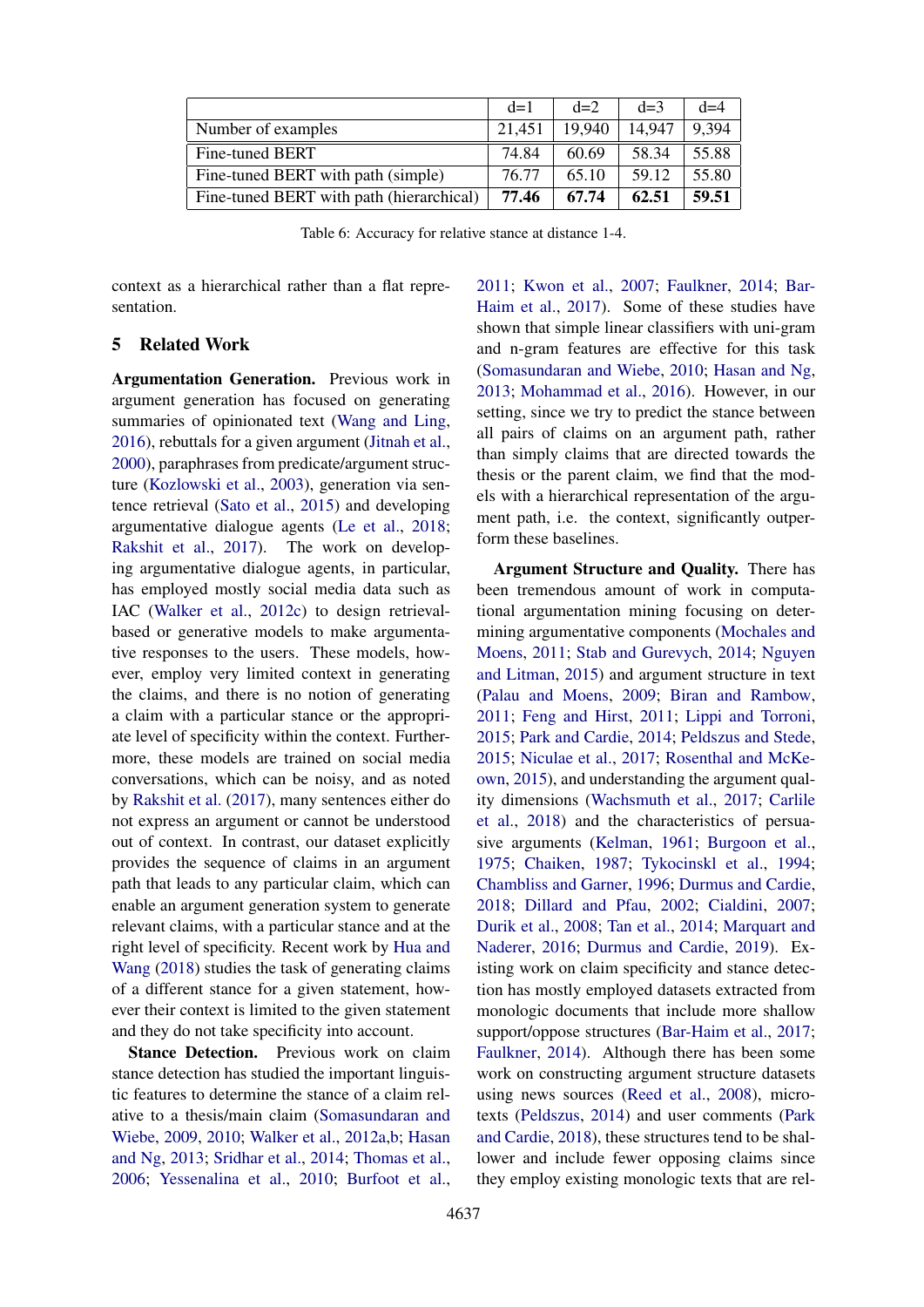atively short. In contrast, the dataset we provide is constructed with the goal of providing supporting and opposing claims for each of the claim presented in an argument tree. Therefore, these argument tree structures are deeper and have more balanced number of supporting and opposing claims.

## 6 Conclusion

We present a new dataset of manually curated argument trees, which can open interesting avenues of research in argumentation. We use this dataset to study methods for determining claim stance and relative claim specificity for complex argumentative structures. We find that it is easier to predict stance for claims that have a parent-child relationship, where as relative specificity is more difficult to predict in the same case. For future work, it may be interesting to understand which other models would be effective in claim specificity and stance detection tasks. Besides, developing techniques to incorporate the claim stance and specificity detection models in argument generation to generate more coherent and consistent arguments is another interesting research direction to be explored.

# Acknowledgments

This work was supported in part by NSF grants IIS-1815455 and SES-1741441. The views and conclusions contained herein are those of the authors and should not be interpreted as necessarily representing the official policies or endorsements, either expressed or implied, of NSF or the U.S. Government.

# References

- <span id="page-8-0"></span>Roy Bar-Haim, Indrajit Bhattacharya, Francesco Dinuzzo, Amrita Saha, and Noam Slonim. 2017. [Stance](http://aclweb.org/anthology/E17-1024) [classification of context-dependent claims.](http://aclweb.org/anthology/E17-1024) In *Proceedings of the 15th Conference of the European Chapter of the Association for Computational Linguistics: Volume 1, Long Papers*, pages 251–261. Association for Computational Linguistics.
- <span id="page-8-6"></span>Or Biran and Owen Rambow. 2011. Identifying justifications in written dialogs. In *Semantic Computing (ICSC), 2011 Fifth IEEE International Conference on*, pages 162–168. IEEE.
- <span id="page-8-5"></span>Clinton Burfoot, Steven Bird, and Timothy Baldwin. 2011. [Collective classification of congressional](http://aclweb.org/anthology/P11-1151) [floor-debate transcripts.](http://aclweb.org/anthology/P11-1151) In *Proceedings of the 49th Annual Meeting of the Association for Computational Linguistics: Human Language Technologies*,

pages 1506–1515. Association for Computational Linguistics.

- <span id="page-8-7"></span>Michael Burgoon, Stephen B Jones, and Diane Stewart. 1975. Toward a message-centered theory of persuasion: Three empirical investigations of language intensity1. *Human Communication Research*, 1(3):240–256.
- <span id="page-8-1"></span>Winston Carlile, Nishant Gurrapadi, Zixuan Ke, and Vincent Ng. 2018. [Give me more feedback: Anno](http://aclweb.org/anthology/P18-1058)[tating argument persuasiveness and related attributes](http://aclweb.org/anthology/P18-1058) [in student essays.](http://aclweb.org/anthology/P18-1058) In *Proceedings of the 56th Annual Meeting of the Association for Computational Linguistics (Volume 1: Long Papers)*, pages 621–631. Association for Computational Linguistics.
- <span id="page-8-8"></span>Shelly Chaiken. 1987. The heuristic model of persuasion. In *Social influence: the ontario symposium*, volume 5, pages 3–39. Hillsdale, NJ: Lawrence Erlbaum.
- <span id="page-8-9"></span>Marilyn J. Chambliss and Ruth Garner. 1996. [Do](https://doi.org/10.1177/0741088396013003001) [adults change their minds after reading persuasive](https://doi.org/10.1177/0741088396013003001) [text?](https://doi.org/10.1177/0741088396013003001) *Written Communication*, 13(3):291–313.
- <span id="page-8-4"></span>Kyunghyun Cho, Bart van Merriënboer, Calar Gülçehre, Dzmitry Bahdanau, Fethi Bougares, Holger Schwenk, and Yoshua Bengio. 2014. [Learning](http://www.aclweb.org/anthology/D14-1179) [phrase representations using rnn encoder–decoder](http://www.aclweb.org/anthology/D14-1179) [for statistical machine translation.](http://www.aclweb.org/anthology/D14-1179) In *Proceedings of the 2014 Conference on Empirical Methods in Natural Language Processing (EMNLP)*, pages 1724– 1734, Doha, Qatar. Association for Computational Linguistics.
- <span id="page-8-12"></span>Robert B. Cialdini. 2007. Influence: The psychology of persuasion.
- <span id="page-8-2"></span>Jean-Louis Dessalles. 2016. A cognitive approach to relevant argument generation. In *Principles and Practice of Multi-Agent Systems*, pages 3–15, Cham. Springer International Publishing.
- <span id="page-8-3"></span>Jacob Devlin, Ming-Wei Chang, Kenton Lee, and Kristina Toutanova. 2018. Bert: Pre-training of deep bidirectional transformers for language understanding. *arXiv preprint arXiv:1810.04805*.
- <span id="page-8-11"></span>James Price Dillard and Michael Pfau. 2002. *The persuasion handbook: Developments in theory and practice*. Sage Publications.
- <span id="page-8-13"></span>Amanda M Durik, M Anne Britt, Rebecca Reynolds, and Jennifer Storey. 2008. The effects of hedges in persuasive arguments: A nuanced analysis of language. *Journal of Language and Social Psychology*, 27(3):217–234.
- <span id="page-8-10"></span>Esin Durmus and Claire Cardie. 2018. [Exploring the](https://doi.org/10.18653/v1/N18-1094) [role of prior beliefs for argument persuasion.](https://doi.org/10.18653/v1/N18-1094) In *Proceedings of the 2018 Conference of the North American Chapter of the Association for Computational Linguistics: Human Language Technologies, Volume 1 (Long Papers)*, pages 1035–1045. Association for Computational Linguistics.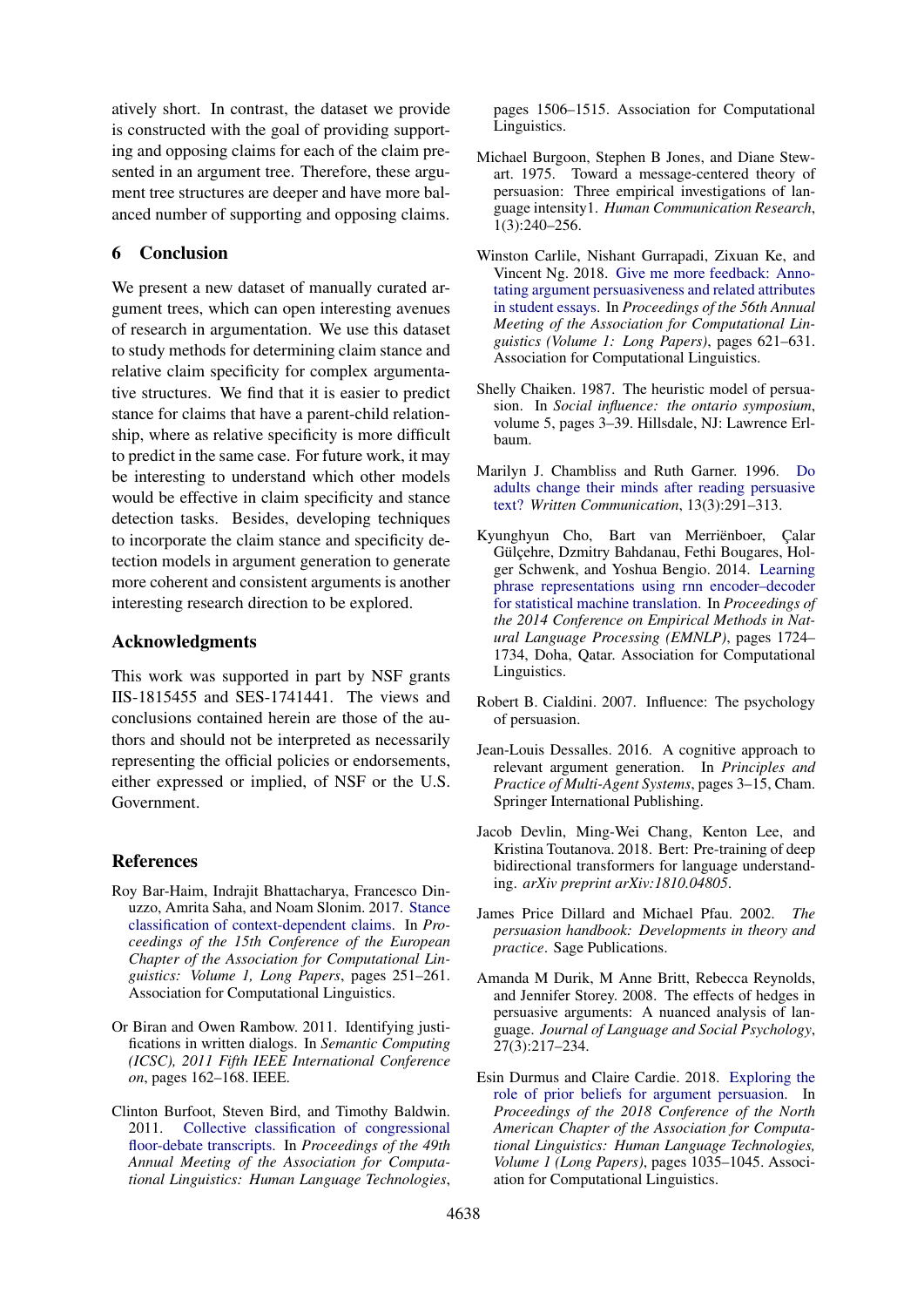- <span id="page-9-21"></span>Esin Durmus and Claire Cardie. 2019. [Modeling the](https://doi.org/10.1145/3308558.3313676) [factors of user success in online debate.](https://doi.org/10.1145/3308558.3313676) In *The World Wide Web Conference, WWW 2019, San Francisco, CA, USA, May 13-17, 2019*, pages 2701– 2707.
- <span id="page-9-0"></span>Adam Faulkner. 2014. Automated classification of stance in student essays: An approach using stance target information and the wikipedia link-based measure. In *FLAIRS Conference*.
- <span id="page-9-15"></span>Vanessa Wei Feng and Graeme Hirst. 2011. Classifying arguments by scheme. In *Proceedings of the 49th Annual Meeting of the Association for Computational Linguistics: Human Language Technologies-Volume 1*, pages 987–996. Association for Computational Linguistics.
- <span id="page-9-10"></span>Kazi Saidul Hasan and Vincent Ng. 2013. [Stance](http://aclweb.org/anthology/I13-1191) [classification of ideological debates: Data, mod](http://aclweb.org/anthology/I13-1191)[els, features, and constraints.](http://aclweb.org/anthology/I13-1191) In *Proceedings of the Sixth International Joint Conference on Natural Language Processing*, pages 1348–1356. Asian Federation of Natural Language Processing.
- <span id="page-9-9"></span>Xinyu Hua and Lu Wang. 2018. [Neural argument](http://aclweb.org/anthology/P18-1021) [generation augmented with externally retrieved evi](http://aclweb.org/anthology/P18-1021)[dence.](http://aclweb.org/anthology/P18-1021) In *Proceedings of the 56th Annual Meeting of the Association for Computational Linguistics (Volume 1: Long Papers)*, pages 219–230. Association for Computational Linguistics.
- <span id="page-9-6"></span>Nathalie Jitnah, Ingrid Zukerman, Richard Mc-Conachy, and Sarah George. 2000. [Towards the gen](http://aclweb.org/anthology/W00-1406)[eration of rebuttals in a bayesian argumentation sys](http://aclweb.org/anthology/W00-1406)[tem.](http://aclweb.org/anthology/W00-1406) In *INLG'2000 Proceedings of the First International Conference on Natural Language Generation*.
- <span id="page-9-19"></span>Herbert C Kelman. 1961. Processes of opinion change. *Public opinion quarterly*, 25(1):57–78.
- <span id="page-9-2"></span>Wei-Jen Ko, Greg Durrett, and Junyi Jessy Li. 2019. Domain agnostic real-valued specificity prediction. In *AAAI*.
- <span id="page-9-7"></span>Raymond Kozlowski, Kathleen F. McCoy, and K. Vijay-Shanker. 2003. [Generation of single](http://aclweb.org/anthology/W03-1601)[sentence paraphrases from predicate/argument](http://aclweb.org/anthology/W03-1601) [structure using lexico-grammatical resources.](http://aclweb.org/anthology/W03-1601) In *Proceedings of the Second International Workshop on Paraphrasing*.
- <span id="page-9-11"></span>Namhee Kwon, Liang Zhou, Eduard Hovy, and Stuart W. Shulman. 2007. [Identifying and classifying](http://dl.acm.org/citation.cfm?id=1248460.1248473) [subjective claims.](http://dl.acm.org/citation.cfm?id=1248460.1248473) In *Proceedings of the 8th Annual International Conference on Digital Government Research: Bridging Disciplines & Domains*, dg.o '07, pages 76–81. Digital Government Society of North America.
- <span id="page-9-8"></span>Dieu-Thu Le, Cam Tu Nguyen, and Kim Anh Nguyen. 2018. [Dave the debater: a retrieval-based and gen](http://aclweb.org/anthology/W18-5215)[erative argumentative dialogue agent.](http://aclweb.org/anthology/W18-5215) In *Proceedings of the 5th Workshop on Argument Mining*, pages 121–130. Association for Computational Linguistics.
- <span id="page-9-3"></span>Junyi Jessy Li and Ani Nenkova. 2015. Fast and accurate prediction of sentence specificity. In *AAAI*.
- <span id="page-9-16"></span>Marco Lippi and Paolo Torroni. 2015. [Context](http://www.aaai.org/ocs/index.php/IJCAI/IJCAI15/paper/view/10942)[independent claim detection for argument mining.](http://www.aaai.org/ocs/index.php/IJCAI/IJCAI15/paper/view/10942)
- <span id="page-9-1"></span>Annie Louis and Ani Nenkova. 2012. General versus specific sentences: automatic identification and application to analysis of news summaries. *Technical Reports (CIS)*.
- <span id="page-9-4"></span>Luca Lugini and Diane Litman. 2017. [Predicting speci](https://doi.org/10.18653/v1/W17-5006)[ficity in classroom discussion.](https://doi.org/10.18653/v1/W17-5006) In *Proceedings of the 12th Workshop on Innovative Use of NLP for Building Educational Applications*, pages 52–61. Association for Computational Linguistics.
- <span id="page-9-20"></span>Franziska Marquart and Brigitte Naderer. 2016. *[Com](https://doi.org/10.1007/978-3-658-09923-7_20)[munication and Persuasion: Central and Peripheral](https://doi.org/10.1007/978-3-658-09923-7_20) [Routes to Attitude Change](https://doi.org/10.1007/978-3-658-09923-7_20)*, pages 231–242. Springer Fachmedien Wiesbaden, Wiesbaden.
- <span id="page-9-12"></span>Raquel Mochales and Marie-Francine Moens. 2011. Argumentation mining. *Artificial Intelligence and Law*, 19(1):1–22.
- <span id="page-9-5"></span>Saif Mohammad, Svetlana Kiritchenko, Parinaz Sobhani, Xiaodan Zhu, and Colin Cherry. 2016. [Semeval-2016 task 6: Detecting stance in tweets.](https://doi.org/10.18653/v1/S16-1003) In *Proceedings of the 10th International Workshop on Semantic Evaluation (SemEval-2016)*, pages 31–41. Association for Computational Linguistics.
- <span id="page-9-13"></span>Huy Nguyen and Diane Litman. 2015. [Extracting](http://www.aclweb.org/anthology/W15-0503) [argument and domain words for identifying argu](http://www.aclweb.org/anthology/W15-0503)[ment components in texts.](http://www.aclweb.org/anthology/W15-0503) In *Proceedings of the 2nd Workshop on Argumentation Mining*, pages 22– 28, Denver, CO. Association for Computational Linguistics.
- <span id="page-9-18"></span>Vlad Niculae, Joonsuk Park, and Claire Cardie. 2017. [Argument mining with structured svms and rnns.](https://doi.org/10.18653/v1/P17-1091) In *Proceedings of the 55th Annual Meeting of the Association for Computational Linguistics (Volume 1: Long Papers)*, pages 985–995. Association for Computational Linguistics.
- <span id="page-9-14"></span>Raquel Mochales Palau and Marie-Francine Moens. 2009. Argumentation mining: the detection, classification and structure of arguments in text. In *Proceedings of the 12th international conference on artificial intelligence and law*, pages 98–107. ACM.
- <span id="page-9-17"></span>Joonsuk Park and Claire Cardie. 2014. [Identifying](http://www.aclweb.org/anthology/W/W14/W14-2105) [appropriate support for propositions in online user](http://www.aclweb.org/anthology/W/W14/W14-2105) [comments.](http://www.aclweb.org/anthology/W/W14/W14-2105) In *Proceedings of the First Workshop on Argumentation Mining*, pages 29–38, Baltimore, Maryland. Association for Computational Linguistics.
- <span id="page-9-22"></span>Joonsuk Park and Claire Cardie. 2018. A Corpus of eRulemaking User Comments for Measuring Evaluability of Arguments. In *Proceedings of the Eleventh International Conference on Language Resources and Evaluation (LREC 2018)*, Miyazaki, Japan. European Language Resources Association (ELRA).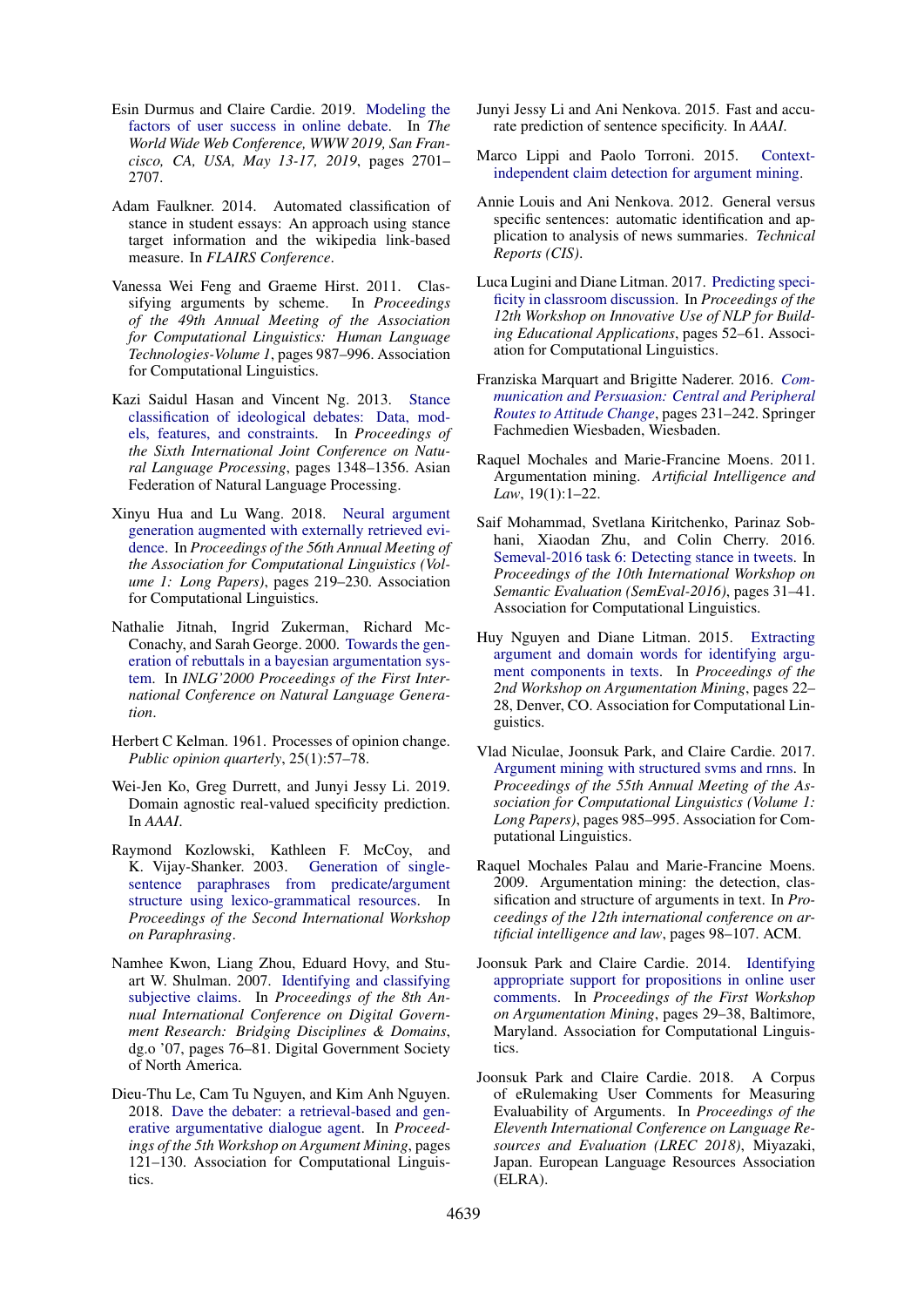- <span id="page-10-19"></span>Andreas Peldszus. 2014. [Towards segment-based](https://doi.org/10.3115/v1/W14-2112) [recognition of argumentation structure in short texts.](https://doi.org/10.3115/v1/W14-2112) In *Proceedings of the First Workshop on Argumentation Mining*, pages 88–97, Baltimore, Maryland. Association for Computational Linguistics.
- <span id="page-10-13"></span>Andreas Peldszus and Manfred Stede. 2015. [Joint pre](http://aclweb.org/anthology/D15-1110)[diction in mst-style discourse parsing for argumen](http://aclweb.org/anthology/D15-1110)[tation mining.](http://aclweb.org/anthology/D15-1110) In *Proceedings of the 2015 Conference on Empirical Methods in Natural Language Processing*, pages 938–948, Lisbon, Portugal. Association for Computational Linguistics.
- <span id="page-10-4"></span>Geetanjali Rakshit, Kevin K. Bowden, Lena Reed, Amita Misra, and Marilyn A. Walker. 2017. [Debbie,](http://arxiv.org/abs/1709.03167) [the debate bot of the future.](http://arxiv.org/abs/1709.03167) *CoRR*, abs/1709.03167.
- <span id="page-10-18"></span>Chris Reed, Raquel Mochales Palau, Glenn Rowe, and Marie-Francine Moens. 2008. [Language resources](http://www.lrec-conf.org/proceedings/lrec2008/pdf/648_paper.pdf) [for studying argument.](http://www.lrec-conf.org/proceedings/lrec2008/pdf/648_paper.pdf) In *LREC 2008*.
- <span id="page-10-14"></span>Sara Rosenthal and Kathy McKeown. 2015. I couldn't agree more: The role of conversational structure in agreement and disagreement detection in online discussions. In *SIGDIAL Conference*, pages 168–177.
- <span id="page-10-3"></span>Misa Sato, Kohsuke Yanai, Toshinori Miyoshi, Toshihiko Yanase, Makoto Iwayama, Qinghua Sun, and Yoshiki Niwa. 2015. [End-to-end argument gener](https://doi.org/10.3115/v1/P15-4019)[ation system in debating.](https://doi.org/10.3115/v1/P15-4019) In *Proceedings of ACL-IJCNLP 2015 System Demonstrations*, pages 109– 114. Association for Computational Linguistics and The Asian Federation of Natural Language Processing.
- <span id="page-10-6"></span>Swapna Somasundaran and Janyce Wiebe. 2009. [Rec](http://aclweb.org/anthology/P09-1026)[ognizing stances in online debates.](http://aclweb.org/anthology/P09-1026) In *Proceedings of the Joint Conference of the 47th Annual Meeting of the ACL and the 4th International Joint Conference on Natural Language Processing of the AFNLP*, pages 226–234. Association for Computational Linguistics.
- <span id="page-10-7"></span>Swapna Somasundaran and Janyce Wiebe. 2010. [Rec](http://aclweb.org/anthology/W10-0214)[ognizing stances in ideological on-line debates.](http://aclweb.org/anthology/W10-0214) In *Proceedings of the NAACL HLT 2010 Workshop on Computational Approaches to Analysis and Generation of Emotion in Text*, pages 116–124. Association for Computational Linguistics.
- <span id="page-10-10"></span>Dhanya Sridhar, Lise Getoor, and Marilyn Walker. 2014. [Collective stance classification of posts in](https://doi.org/10.3115/v1/W14-2715) [online debate forums.](https://doi.org/10.3115/v1/W14-2715) In *Proceedings of the Joint Workshop on Social Dynamics and Personal Attributes in Social Media*, pages 109–117. Association for Computational Linguistics.
- <span id="page-10-12"></span>Christian Stab and Iryna Gurevych. 2014. [Annotating](http://www.aclweb.org/anthology/C14-1142) [argument components and relations in persuasive es](http://www.aclweb.org/anthology/C14-1142)[says.](http://www.aclweb.org/anthology/C14-1142) In *Proceedings of COLING 2014, the 25th International Conference on Computational Linguistics: Technical Papers*, pages 1501–1510, Dublin, Ireland. Dublin City University and Association for Computational Linguistics.
- <span id="page-10-1"></span>Qingying Sun, Zhongqing Wang, Qiaoming Zhu, and Guodong Zhou. 2018. [Stance detection with hi](http://aclweb.org/anthology/C18-1203)[erarchical attention network.](http://aclweb.org/anthology/C18-1203) In *Proceedings of the 27th International Conference on Computational Linguistics*, pages 2399–2409. Association for Computational Linguistics.
- <span id="page-10-0"></span>Reid Swanson, Brian Ecker, and Marilyn Walker. 2015. [Argument mining: Extracting arguments from on](https://doi.org/10.18653/v1/W15-4631)[line dialogue.](https://doi.org/10.18653/v1/W15-4631) In *Proceedings of the 16th Annual Meeting of the Special Interest Group on Discourse and Dialogue*, pages 217–226. Association for Computational Linguistics.
- <span id="page-10-17"></span>Chenhao Tan, Lillian Lee, and Bo Pang. 2014. The effect of wording on message propagation: Topicand author-controlled natural experiments on twitter. *arXiv preprint arXiv:1405.1438*.
- <span id="page-10-11"></span>Matt Thomas, Bo Pang, and Lillian Lee. 2006. [Get out](http://aclweb.org/anthology/W06-1639) [the vote: Determining support or opposition from](http://aclweb.org/anthology/W06-1639) [congressional floor-debate transcripts.](http://aclweb.org/anthology/W06-1639) In *Proceedings of the 2006 Conference on Empirical Methods in Natural Language Processing*, pages 327–335. Association for Computational Linguistics.
- <span id="page-10-16"></span>Orit Tykocinskl, E Tory Higgins, and Shelly Chaiken. 1994. Message framing, self-discrepancies, and yielding to persuasive messages: The motivational significance of psychological situations. *Personality and Social Psychology Bulletin*, 20(1):107–115.
- <span id="page-10-15"></span>Henning Wachsmuth, Nona Naderi, Yufang Hou, Yonatan Bilu, Vinodkumar Prabhakaran, Tim Alberdingk Thijm, Graeme Hirst, and Benno Stein. 2017. [Computational argumentation quality assess](http://aclweb.org/anthology/E17-1017)[ment in natural language.](http://aclweb.org/anthology/E17-1017) In *Proceedings of the 15th Conference of the European Chapter of the Association for Computational Linguistics: Volume 1, Long Papers*, pages 176–187. Association for Computational Linguistics.
- <span id="page-10-8"></span>Marilyn Walker, Pranav Anand, Rob Abbott, and Ricky Grant. 2012a. [Stance classification using dialogic](http://aclweb.org/anthology/N12-1072) [properties of persuasion.](http://aclweb.org/anthology/N12-1072) In *Proceedings of the 2012 Conference of the North American Chapter of the Association for Computational Linguistics: Human Language Technologies*, pages 592–596. Association for Computational Linguistics.
- <span id="page-10-9"></span>Marilyn A. Walker, Pranav Anand, Rob Abbott, Jean E. Fox Tree, Craig Martell, and Joseph King. 2012b. [That is your evidence?: Classifying stance in on](https://doi.org/https://doi.org/10.1016/j.dss.2012.05.032)[line political debate.](https://doi.org/https://doi.org/10.1016/j.dss.2012.05.032) *Decision Support Systems*,  $53(4)$ :719 – 729. 1) Computational Approaches to Subjectivity and Sentiment Analysis 2) Service Science in Information Systems Research : Special Issue on PACIS 2010.
- <span id="page-10-5"></span>Marilyn A. Walker, Jean E. Fox Tree, Pranav Anand, Rob Abbott, and Joseph King. 2012c. A corpus for research on deliberation and debate. In *LREC*.
- <span id="page-10-2"></span>Lu Wang and Wang Ling. 2016. [Neural network-based](https://doi.org/10.18653/v1/N16-1007) [abstract generation for opinions and arguments.](https://doi.org/10.18653/v1/N16-1007) In